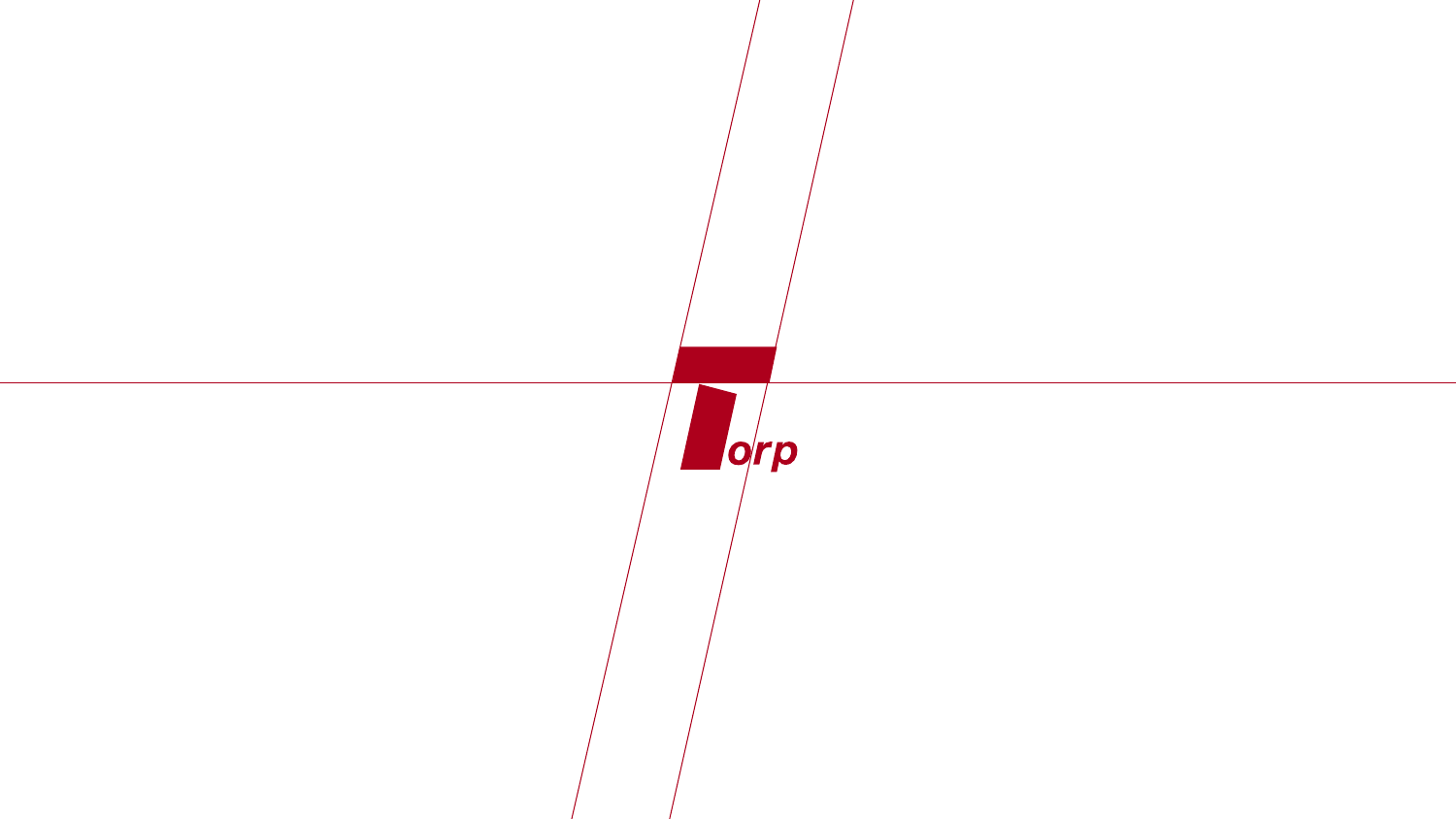# 2017/18 FUNDING PROGRAMME

21 June 2017



David Deverall Chief Executive

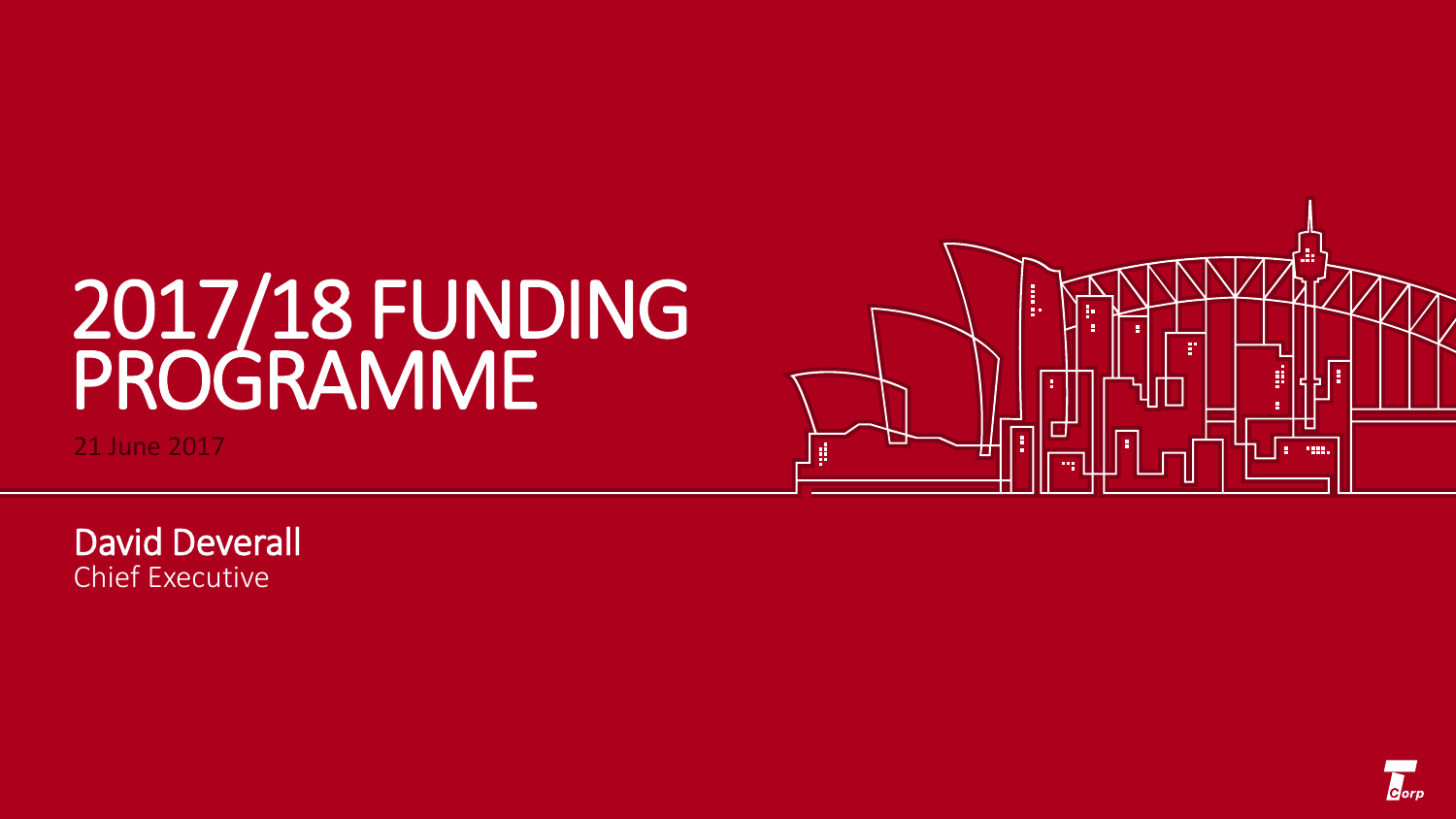

 $\epsilon$  orr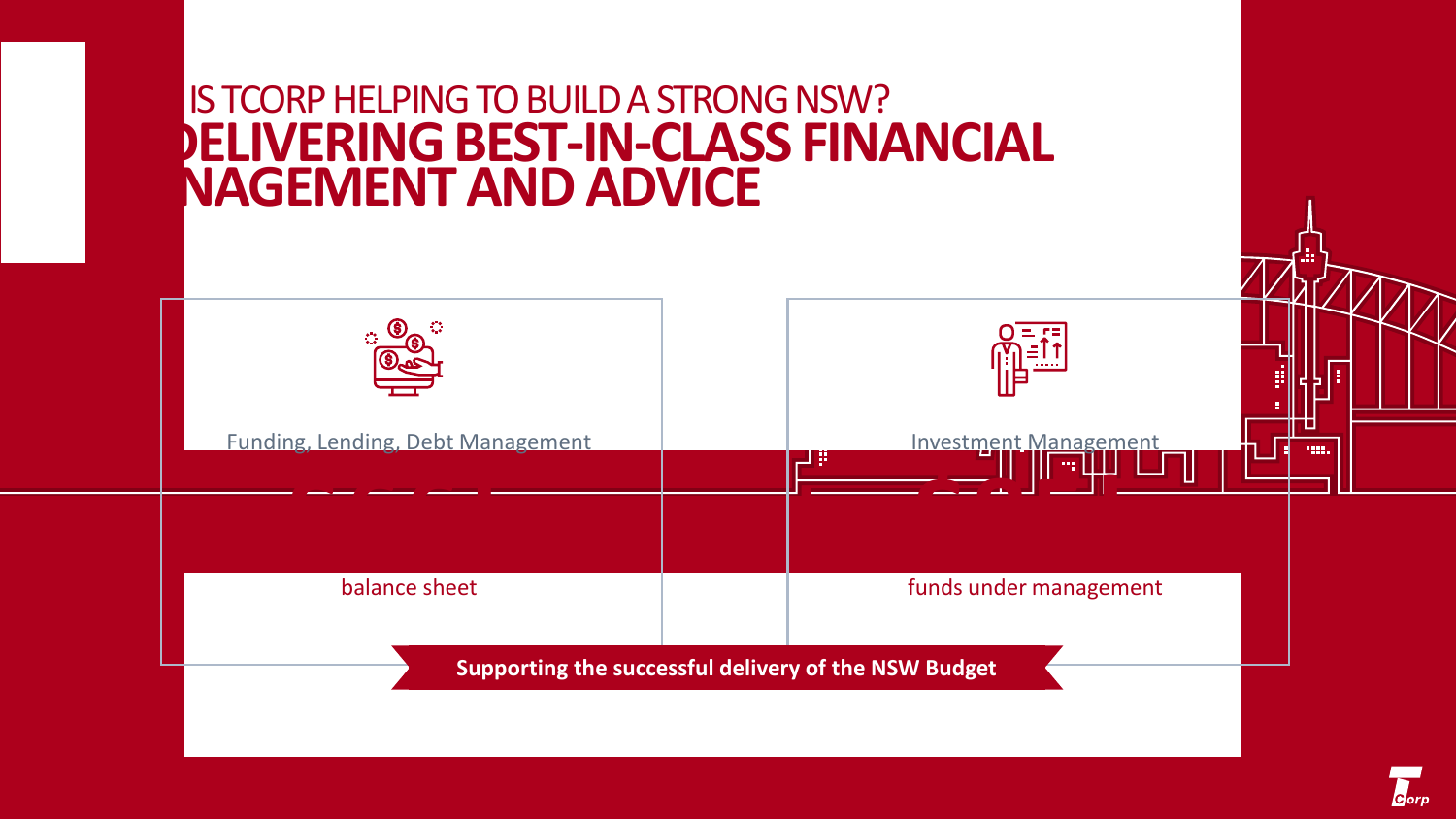### **TCORP WHAT ARE OUR FORECAST BORROWINGS?**

| <b>Budget Forecast</b><br>(AUD \$ billion) | 2017/18 | 2018/19 | 2019/20     | 2020/21     |
|--------------------------------------------|---------|---------|-------------|-------------|
| <b>New</b><br><b>Client Loans</b>          | 1.9     | 5.0     | 6.4         | 3.0         |
| Projected<br>Term Maturities<br>888        | 4.5     | 5.1     | 5.6         | 7.0         |
| <b>Term Funding</b><br><b>Requirement</b>  | 6.4     | 10.1    | <b>12.0</b> | <b>10.0</b> |

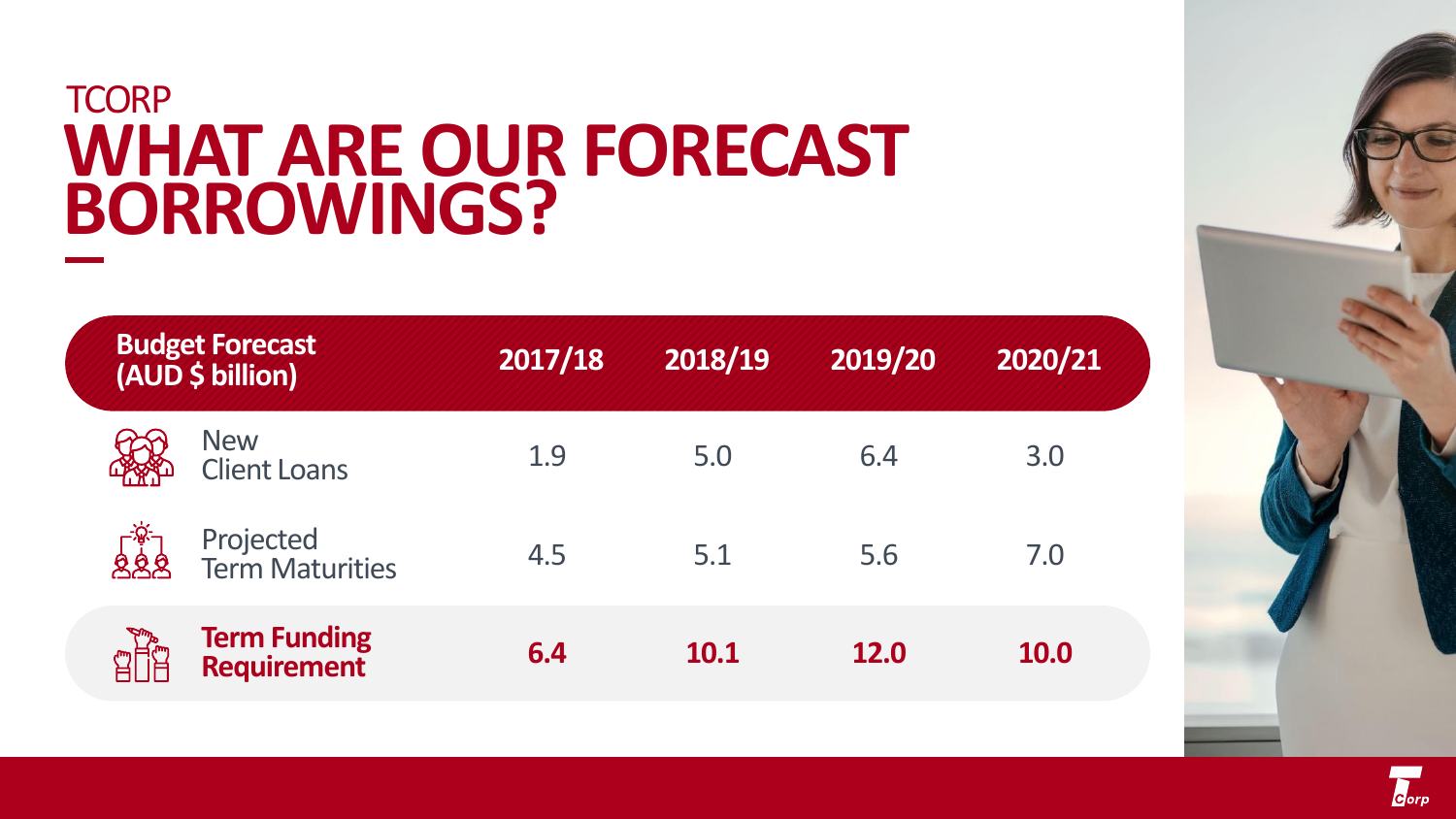## **KEY CLIENT LOANS BY SECTOR**



As at June 2017 at amortised cost **General Govt Crown Media Contact Contact Contact Contact Contact Contact** General Govt Other

Gorr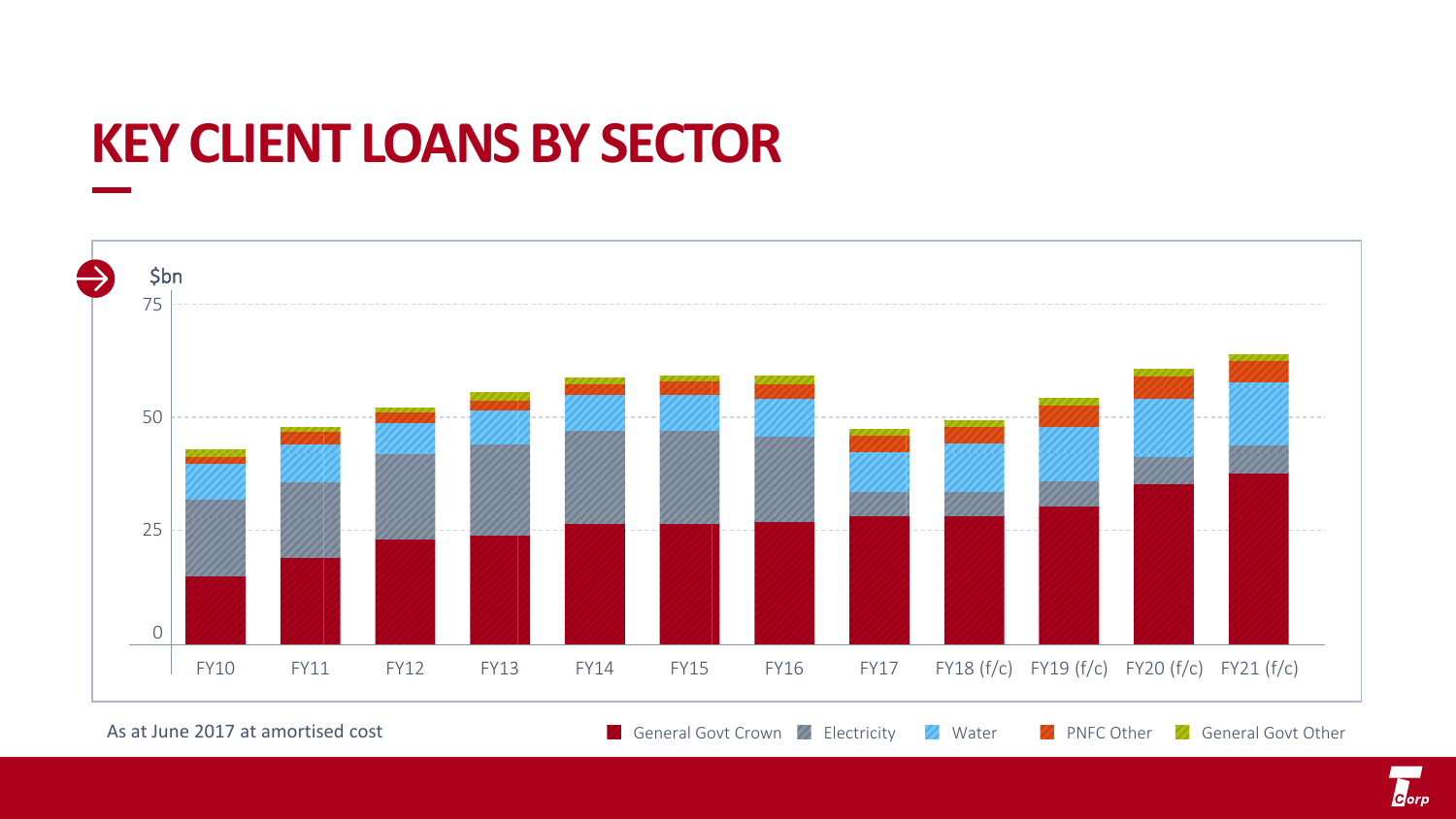## **WHAT FUNDS DO WE MANAGE?**



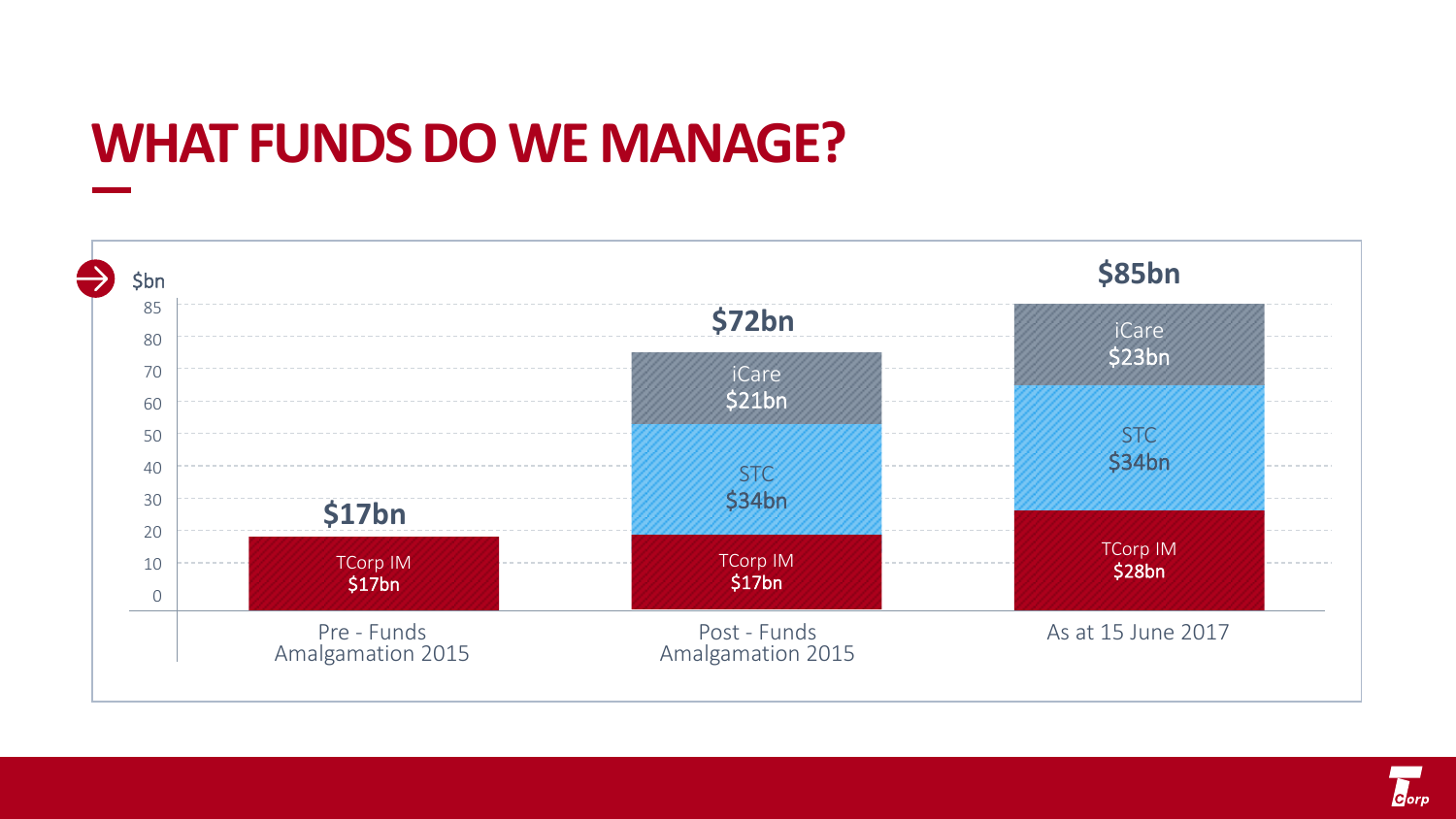## **NSW INFRASTRUCTURE FUTURE FUND (NIFF)**

#### Purpose

Invest the net proceeds of the Government's asset recycling program to meet the infrastructure investment program of the NSW Government

### NIFF

is scheduled to be fully expended over time depending on:



The scale and speed of the infrastructure initiatives



The investment portfolio returns

### NSW Infrastructure Future Fund Asset Allocation



Material allocation to defensive assets increases certainty of return outcomes

Investment portfolio is liquid to facilitate flexibility as the infrastructure spending plans develop

Investment strategy is designed to evolve over time as portfolio investments are sold to meet spending commitments